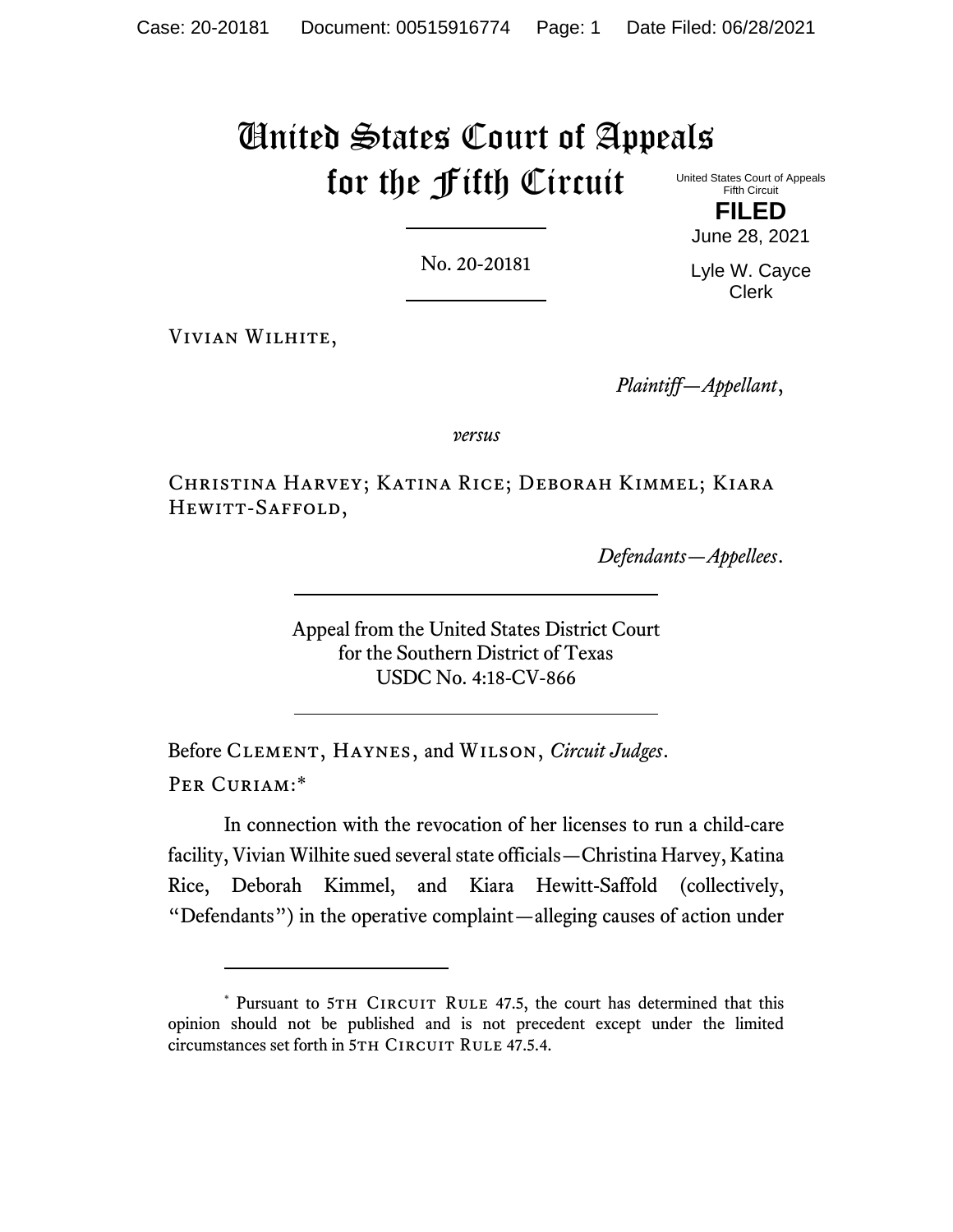42 U.S.C. § 1983, among others, based upon her claim that their inspections of her facility violated her constitutional rights.<sup>1</sup> The district court dismissed Wilhite's claims for failure to state a claim. We AFFIRM.

Per the operative complaint, Wilhite owned and operated Royal T Child Development Center ("Royal T"), a child-care facility in the Houston area. Like all child-care facilities in the state of Texas, Royal T was subject to a range of licensing requirements, including maintaining safe conditions for the children in its care. *See generally* TEX. HUM. RES. CODE ANN. §§ 42.041-.067; 26 TEX. ADMIN. CODE chs. 745, 746 (formerly codified at 40 TEX. ADMIN. CODE chs. 745, 746). Failure to comply with those requirements could result in the revocation of Wilhite's licenses to run the facility. *See generally* TEX. HUM. RES. CODE ANN. § 42.072(a).

On a number of occasions in 2015 and 2016, inspectors from the Child Care Licensing Division of the Texas Department of Family and Protective Services, <sup>2</sup> allegedly working on authorization from Harvey and direction from Rice, inspected Royal T. They documented a range of deficiencies.

<sup>&</sup>lt;sup>1</sup> Wilhite originally also sued the Texas Department of Family and Protective Services, which asserted sovereign immunity, as well as various other officials. Those defendants are not named, however, in her Second Amended Complaint, the relevant pleading. She also requested dismissal of her claims against Kimmel in her response to the motion to dismiss at issue here. Thus, the remaining defendants at issue are Harvey, Rice, and Hewitt-Saffold. The operative complaint also eliminated the state law causes of action, leaving only the Section 1983 claims based upon the alleged federal constitutional violations.

<sup>&</sup>lt;sup>2</sup> At all times relevant to this case, the Child Care Licensing Division was part of the Texas Department of Family and Protective Services. *Cf.* Act of May 31, 2017, 85th Leg., R.S., ch. 316, § 24(c), sec. 531.02013, 2017 Tex. Sess. Law Serv. 601, 608 (West) (to be codified at TEX. GOV'T CODE ANN. § 531.02013). Although the division has since become part of the Texas Health and Human Services Commission, its functions relevant to this case—including, specifically, inspecting child-care facilities and reviewing licenses—have remained the same. *Id.*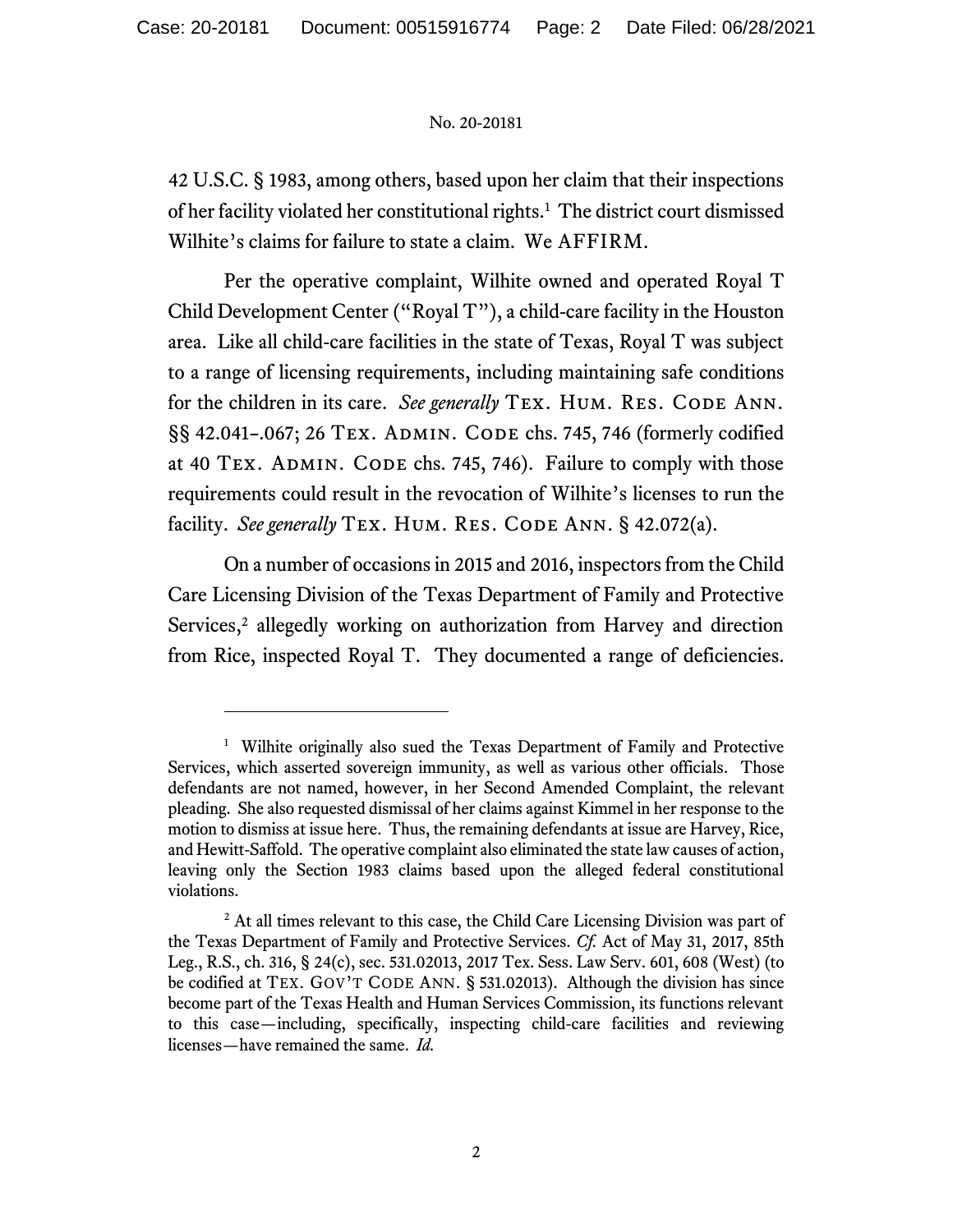Some deficiencies related to the quality of services provided, including, among other violations, that staff at the facility did not know the ages of children in their care. Others concerned potentially serious physical risks: most significantly, allowing an individual with a criminal history to be at the facility without a risk assessment and failing to get a required fire inspection. On the basis of these alleged deficiencies, the Child Care Licensing Division notified Wilhite that it would revoke her licenses. The State Office of Administrative Hearings ("SOAH") conducted a hearing on the matter, ultimately upholding the Child Care Licensing Division's decision to do so. *See* Tex. Hum. Res. Code Ann. § 42.072(b).

Wilhite eventually filed suit in federal district court. Her operative complaint under Section 1983 alleged that Defendants abused legal process in connection with the inspections and maliciously used false evidence against her, primarily in violation of her Fourteenth Amendment due process rights.<sup>3</sup> Defendants moved to dismiss under Federal Rule of Civil Procedure 12(b)(6), which the district court granted on the grounds that Wilhite's largely conclusory allegations were insufficient to state any constitutional claim. Wilhite timely appealed.

The district court had federal question jurisdiction under 28 U.S.C. §§ 1331 and 1343. We have appellate jurisdiction to review the district court's final judgment under 28 U.S.C. § 1291. We review the district court's dismissal de novo, applying the same standard as the district court. *Cornerstone Christian Schs. v. Univ. Interscholastic League*, 563 F.3d 127, 133 (5th Cir. 2009). To resist dismissal under that standard, the plaintiff must

<sup>3</sup> Wilhite also claimed that Defendants' conduct violated her Fourth Amendment right against unreasonable searches and seizures. But Wilhite does not so much as cite the Fourth Amendment on appeal, so we consider that aspect of her claims abandoned. *Justiss Oil Co. v. Kerr-McGee Ref. Corp.*, 75 F.3d 1057, 1067 (5th Cir. 1996).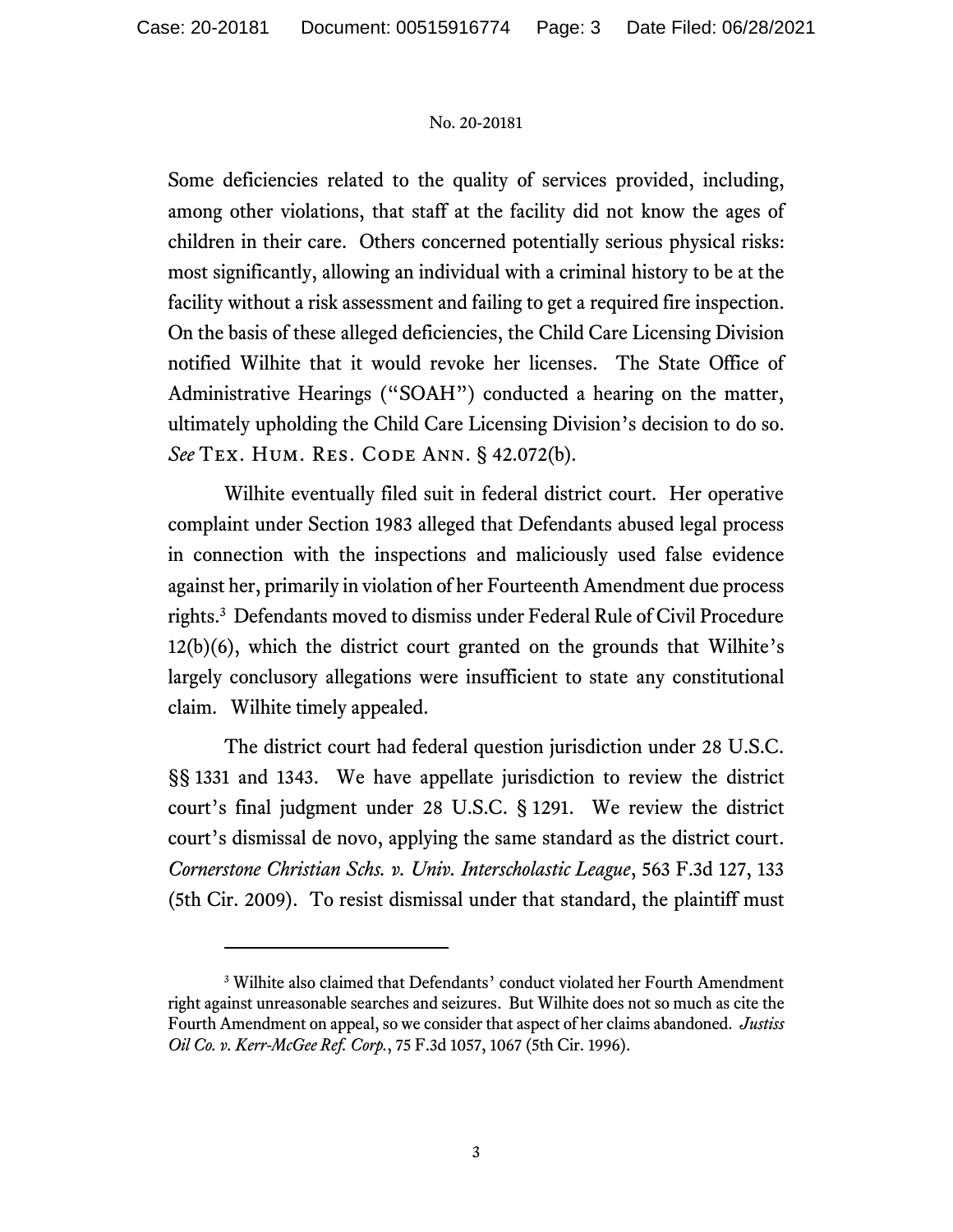allege "sufficient factual matter" to "state a claim to relief that is plausible on its face." *Ashcroft v. Iqbal*, 556 U.S. 662, 678 (2009) (quotation omitted). The allegations must be more than speculative; "mere conclusory statements [] do not suffice." *Id.* (quotation and citation omitted).

All of Wilhite's arguments on appeal boil down to an assertion that she adequately stated due process claims before the district court. Although Wilhite's operative complaint does not clearly articulate whether her due process claims are procedural or substantive, we agree with the district court that she failed to allege a claim under either analysis.

As to procedural due process, the question is notice and an opportunity to be heard in connection with the revocation of her licenses. *See Marco Outdoor Advert., Inc. v. Reg'l Transit Auth.*, 489 F.3d 669, 673 (5th Cir. 2007) (acknowledging that an adequate remedy requires "notice and an opportunity for a hearing to the property owner"). Where, as here, a plaintiff has alleged that the initial deprivation of her interest deviated from established state procedures, our inquiry focuses on the adequacy of postdeprivation process afforded to the plaintiff. *Hudson v. Palmer*, 468 U.S. 517, 533 (1984); *Collins v. King,* 743 F.2d 248, 252 (5th Cir. 1984); *see Logan v. Zimmerman Brush Co.*, 455 U.S. 422, 435–36 (1982). On that score, Wilhite plainly received enough process to satisfy constitutional standards. Wilhite's claims fail because the face of her pleadings and Texas law demonstrate the availability of administrative review. She was entitled to and in fact received—an administrative hearing from SOAH to evaluate the propriety of the revocation of her licenses. *See* TEX. HUM. RES. CODE Ann. § 42.072(b). She also had the opportunity to seek judicial review of that SOAH decision. *See id.* Beyond a lone conclusory assertion that the review she experienced was unconstitutional, Wilhite's operative complaint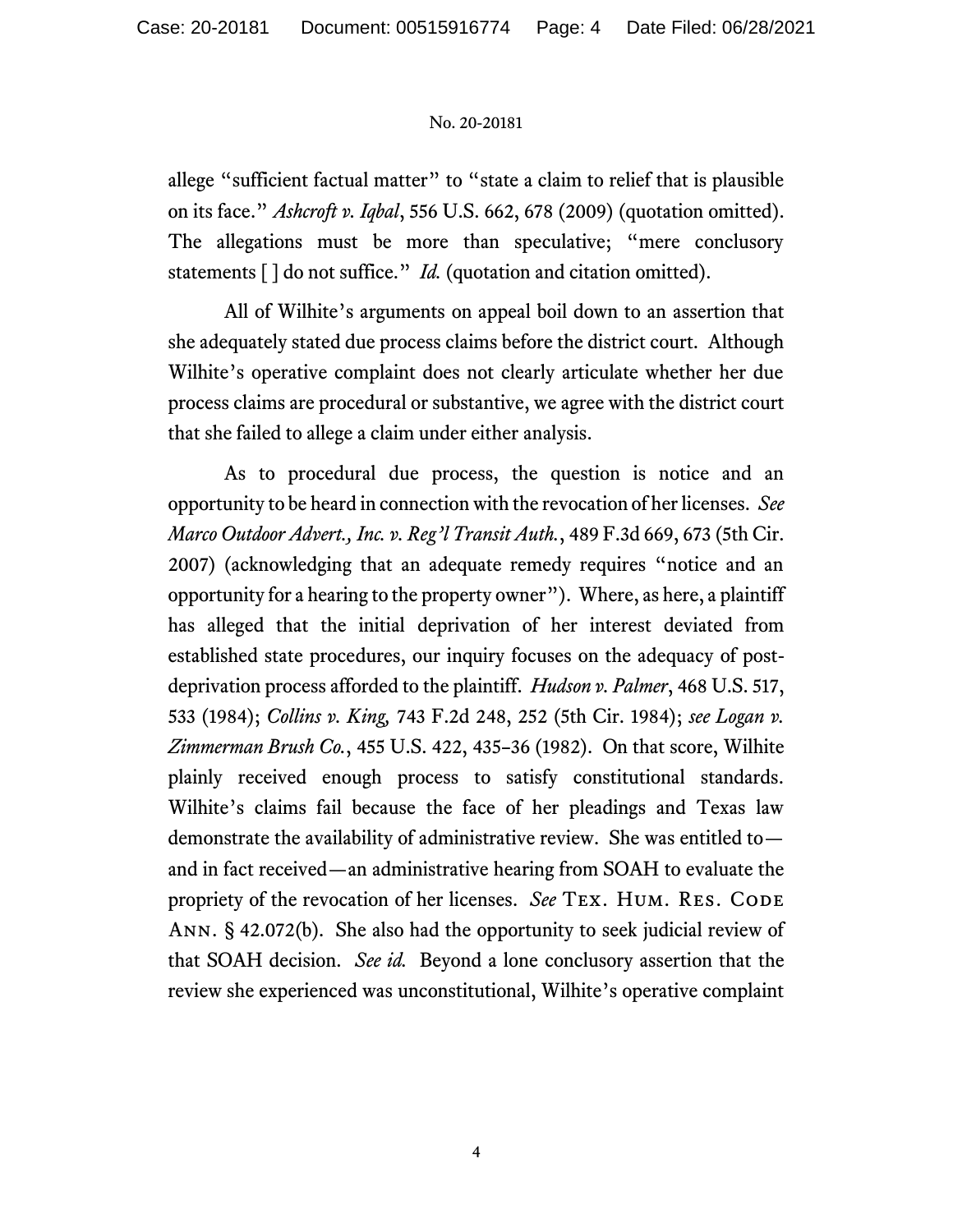does not allege that any of those opportunities were procedurally inadequate in any way. <sup>4</sup> Accordingly, her procedural due process claims fail.

As to substantive due process, Wilhite's claims fail because she does not plausibly allege any conduct that "shock[s] the contemporary conscience." *Cripps v. La. Dep't of Agric. & Forestry*, 819 F.3d 221, 232 (5th Cir. 2016) (internal quotation marks and citation omitted). The crux of Wilhite's argument on appeal is that her substantive due process rights were violated because Rice, a licensing supervisor at the Child Care Licensing Division, allegedly ran a competing child-care facility and was therefore hoping to run Wilhite out of business.

Wilhite's allegations about Rice are largely conclusory, <sup>5</sup> and, as the district court noted, Wilhite concedes the validity of a number of the identified deficiencies. *See Bush v. City of Gulfport*, 454 F. App'x 270, 277– 78 (5th Cir. 2011) (per curiam) (concluding that allegations that a mayor denied a building permit to further the mayor's economic interests were insufficient to support a substantive due process claim); *Greenbriar Vill., L.L.C. v. Mountain Brook*, 345 F.3d 1258, 1264 (11th Cir. 2003) (per curiam)

<sup>4</sup> In her appellate briefing, Wilhite suggests that the SOAH proceedings were deficient because, she asserts, the Administrative Law Judge who held the hearing was not the same Administrative Law Judge who produced written findings of fact and conclusions of law. But Wilhite provides no such allegations in her operative complaint, so we do not address them. *See Horton v. Bank One, N.A.*, 387 F.3d 426, 435 (5th Cir. 2004). Indeed, to the contrary, her operative complaint alleged that a single individual, "Dana Perez," heard the administrative review and ruled against her.

<sup>&</sup>lt;sup>5</sup> To the extent Wilhite seeks to buttress the operative complaint with statements from her response to Defendants' motion to dismiss before the district court, her attempt to do so fails. New factual allegations in briefs are not appropriately considered on a motion to dismiss—our focus is on the allegations and materials referred to in the complaint itself. *See Inclusive Cmtys. Project, Inc. v. Lincoln Prop. Co.*, 920 F.3d 890, 900 (5th Cir. 2019) (noting that a court must limit its inquiry to the complaint, documents attached to the complaint, and judicially noticeable facts), *cert. denied*, 140 S. Ct. 2506 (2020) (mem.).